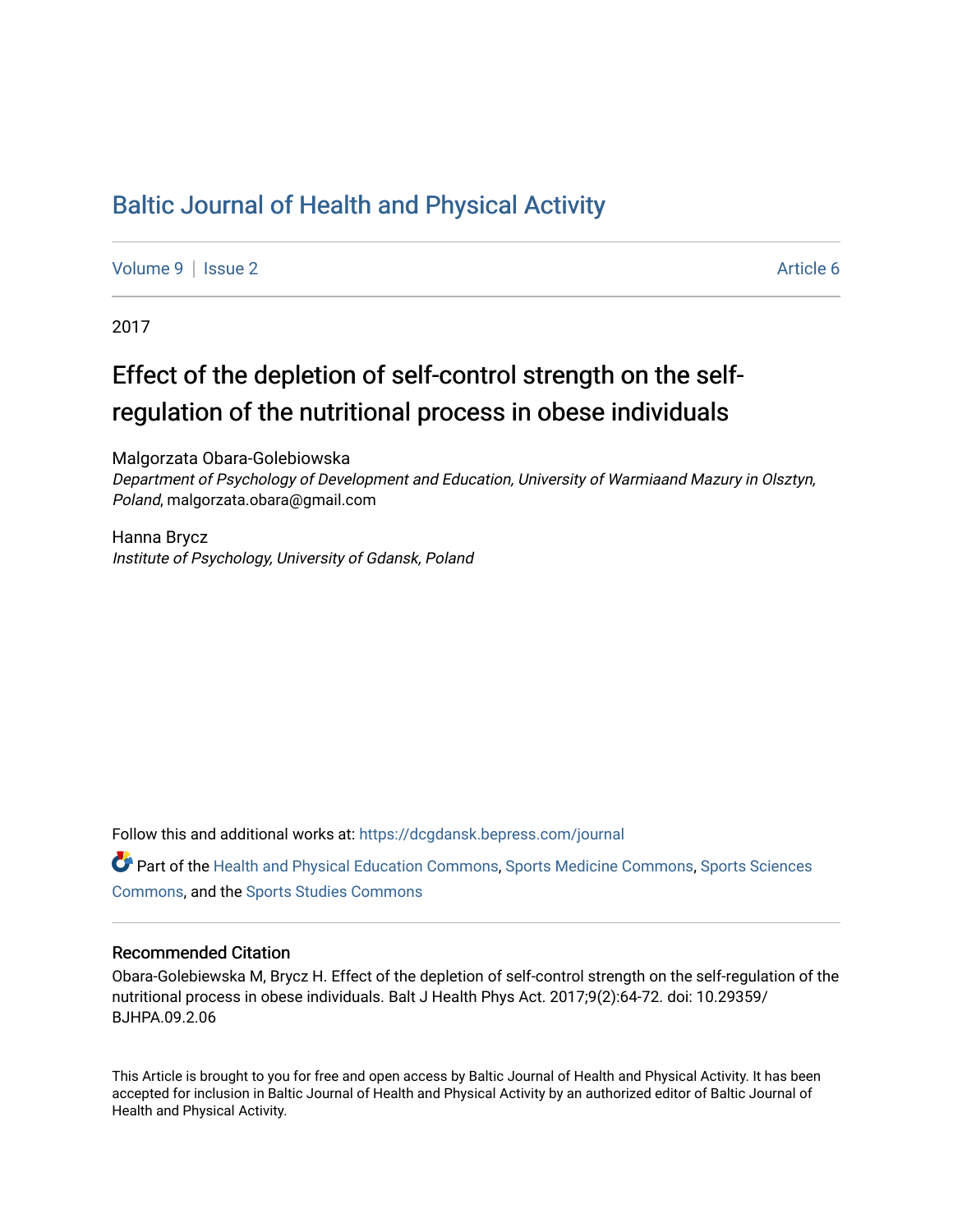**ORIGINAL**

**Authors' Contribution:**

- **A** Study Design
- **B** Data Collection
- **C** Statistical Analysis **D** Data Interpretation
- **E** Manuscript Preparation
- **F** Literature Search **G** Funds Collection

# **Effect of the depletion of self-control strength on the self-regulation of the nutritional process in obese individuals**

#### **Małgorzata Obara-Gołębiowska1 ABCDF, Hanna Brycz2 ABCDF**

- <sup>1</sup> Department of Psychology of Development and Education, University of Warmia and Mazury in Olsztyn, Poland
- 2 Institute of Psychology, University of Gdansk, Poland

| abstract                     |                                                                                                                                                                                                                                                                                                                                                                                                                                                                                                                                                                                                                                                                                                                                                                                                      |
|------------------------------|------------------------------------------------------------------------------------------------------------------------------------------------------------------------------------------------------------------------------------------------------------------------------------------------------------------------------------------------------------------------------------------------------------------------------------------------------------------------------------------------------------------------------------------------------------------------------------------------------------------------------------------------------------------------------------------------------------------------------------------------------------------------------------------------------|
| <b>Background</b>            | Self-strength can be depleted as a result of previous acts of self-control. The depletion of<br>these resources is reflected by decreased effectiveness of controlling other behaviors. The<br>aim of the research was to evaluate the impact of the depletion of self-control resources<br>on the motivational and behavioral aspects of eating self-regulation among obese people.                                                                                                                                                                                                                                                                                                                                                                                                                 |
| <b>Material/Methods</b>      | A total of 100 obese people participated in the research. In the experimental group<br>a depletion of self-control resources technique was applied. The impact of the above method<br>on motivational and behavioral aspects of eating self-regulation was verified through<br>participants' answers to two items on the importance of their goals and through the tested<br>subjects' propensity for selecting high-calorie foods.                                                                                                                                                                                                                                                                                                                                                                  |
| <b>Results</b>               | Members of the experimental group exposed to the depletion of self-control resources<br>technique had lower motivation to weight reduction measured by their answers to the<br>importance of goals (declarative measure) and were less likely to select dietetic foods than<br>the control subjects (behavioral measure).                                                                                                                                                                                                                                                                                                                                                                                                                                                                            |
| <b>Conclusions</b>           | The experiment confirmed the depletion of resources reduces the beneficial effects of goal<br>implementation. Therefore, individuals with excessive body weight should be aware that<br>the intact resources of self-control constitute the basis for the process of slimming.                                                                                                                                                                                                                                                                                                                                                                                                                                                                                                                       |
| <b>Key words</b>             | obesity, self-control, ego depletion, goal implementation, weight-loss                                                                                                                                                                                                                                                                                                                                                                                                                                                                                                                                                                                                                                                                                                                               |
| article details              |                                                                                                                                                                                                                                                                                                                                                                                                                                                                                                                                                                                                                                                                                                                                                                                                      |
| <b>Article statistics</b>    | Word count: 2,622; Tables: 0; Figures: 3; References: 23                                                                                                                                                                                                                                                                                                                                                                                                                                                                                                                                                                                                                                                                                                                                             |
|                              | Received: February 2017; Accepted: April 2017; Published: June 2017                                                                                                                                                                                                                                                                                                                                                                                                                                                                                                                                                                                                                                                                                                                                  |
| <b>Full-text PDF:</b>        | http://www.balticsportscience.com                                                                                                                                                                                                                                                                                                                                                                                                                                                                                                                                                                                                                                                                                                                                                                    |
| Copyright                    | © Gdansk University of Physical Education and Sport, Poland                                                                                                                                                                                                                                                                                                                                                                                                                                                                                                                                                                                                                                                                                                                                          |
| Indexation:                  | AGRO, Celdes, CNKI Scholar (China National Knowledge Infrastructure), CNPIEC, De Gruyter - IBR (International<br>Bibliography of Reviews of Scholarly Literature in the Humanities and Social Sciences), De Gruyter - IBZ<br>(International Bibliography of Periodical Literature in the Humanities and Social Sciences), DOAJ, EBSCO - Central<br>& Eastern European Academic Source, EBSCO - SPORTDiscus, EBSCO Discovery Service, Google Scholar, Index<br>Copernicus, J-Gate, Naviga (Softweco, Primo Central (ExLibris), ProQuest - Family Health, ProQuest - Health &<br>Medical Complete, ProQuest - Illustrata: Health Sciences, ProQuest - Nursing & Allied Health Source, Summon<br>(Serials Solutions/ProQuest, TDOne (TDNet), Ulrich's Periodicals Directory/ulrichsweb, WorldCat (OCLC) |
| <b>Funding:</b>              | This research received no specific grant from any funding agency in the public, commercial, or not-for-profit<br>sectors.                                                                                                                                                                                                                                                                                                                                                                                                                                                                                                                                                                                                                                                                            |
| <b>Conflict of interest:</b> | Authors have declared that no competing interest exists.                                                                                                                                                                                                                                                                                                                                                                                                                                                                                                                                                                                                                                                                                                                                             |
| <b>Corresponding author:</b> | Dr Małgorzata Obara-Gołębiowska, Department of Psychology of Development and Education, University of<br>Warmia and Mazury, Prawochenskiego street 13 10-725 Olsztyn, Poland; malgorzata.obara@gmail.com, m.obara-<br>golebiowska@uwm.edu.pl; phone number: 89 5246229                                                                                                                                                                                                                                                                                                                                                                                                                                                                                                                               |
| <b>Open Access License:</b>  | This is an open access article distributed under the terms of the Creative Commons Attribution-Non-commercial<br>4.0 International (http://creativecommons.org/licenses/by-nc/4.0/), which permits use, distribution, and<br>reproduction in any medium, provided the original work is properly cited, the use is non-commercial and is<br>otherwise in compliance with the license.                                                                                                                                                                                                                                                                                                                                                                                                                 |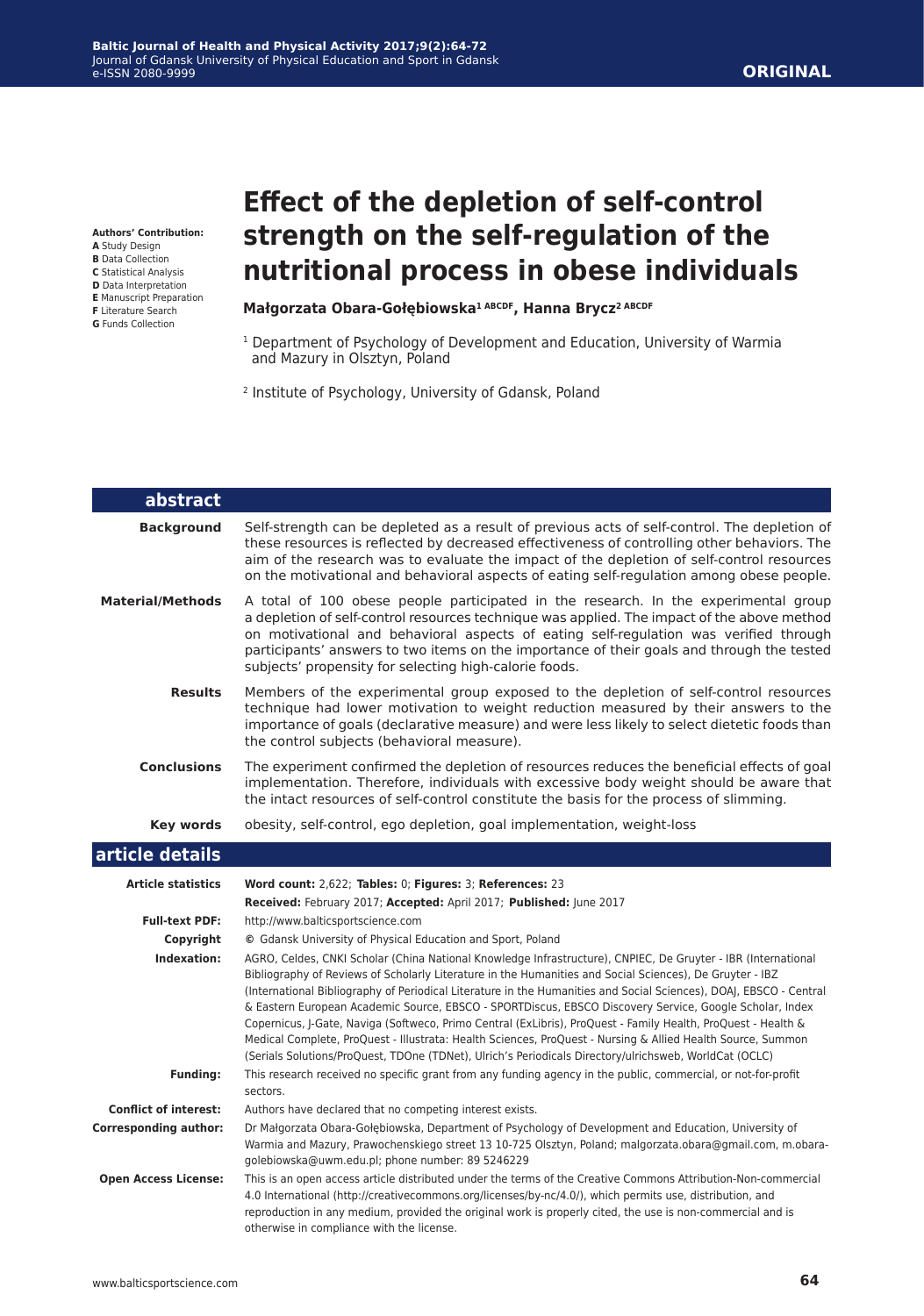## **introduction**

Obesity is a global-scale epidemic of the 21st century [1]. In Poland, every other adult is overweight, and one in six is obese [2]. According to available research, 16.4% of Polish teenagers and children are overweight and obese [3]. Obesity is a factor considerably reducing the quality of human life. It leads to numerous psychophysical complications [4, 5]. It is recognized as a sociocultural problem this also concerns the Polish society. This is confirmed, among others, by research on the stigmatization of obese Polish women [6]. It is also common knowledge that one of the modern psychosocial and educational problems of juvenile age involves consequences resulting from stigmatization of overweight children and teenagers, in particular girls [7]. It is also worth mentioning that the costs of treating obesity constitute a serious encumbrance of the Polish budget. According to the assessment of the Food and Nutrition Institute, excessive body weight is the cause of approximately 1.5 million hospitalizations annually [8]. Therefore, attempted insight into the factors influencing human behavior leading to overweight and obesity is becoming a subject of interest of health psychology as well as other fields of science.

Weight loss requires a change in eating habits. In most cases, people who have successfully lost weight regain it after some time. For this reason, obesityrelated research programs increasingly often focus on psychological factors that impede lifestyle changes and maintaining reduced weight. According to the literature, self-regulation or self-control is one of the key determinants of weight loss maintenance [9]. The process of self-regulation permits the adjustment of own reactions to internal or external expectations and standards, so that they are not only an expression of our momentary needs not considering the perspective of priority goals [10].

The terms "self-control" and "self-regulation" are frequently used as synonyms due to their overlapping and partly similar function. Self-regulation has a wider context, as it refers to both conscious and unconscious processes. In contrast, self-control, referred to as the operational phase of self-regulation, refers to voluntary inhibition of impulses and overcoming temptations [11]. Therefore, its functioning requires the resources of self-strength. The source of the self-strength can be depleted as a result of previous acts of self-control [12]. The depletion of these resources is reflected by decreased effectiveness of controlling other behaviors. Muraven et al. [13, 14] conducted a series of studies verifying the abovementioned assumption. Some of these studies addressed the process of nutritional control. The authors focused on the behavioral aspect of self-regulation, i.e. behavior of subjects who were exposed to caloric food. The experiments conducted by Muraven et al. [13] included non-slimming individuals who did not pay too much attention to nutritional control. It was revealed that the depletion of self-control resources impaired further possibility of self-controlling one's behavior regarding the amounts of consumed food. The link between ego depletion, self-control, and pro/unhealthy behavior was tested in terms of the process model (ego depletion impairs self-control due to increased motivation toward indulgence and decreased motivation toward the initial act of self-control) as well as the reflective–impulsive model (ego depletion results in behavior consistent with current desires and less consistent with long-term motivations) [17]. Haynes, Kemps and Moffitt partly supported both models. The authors discovered that ego depletion increased unhealthy behavior via lowered motivation, and more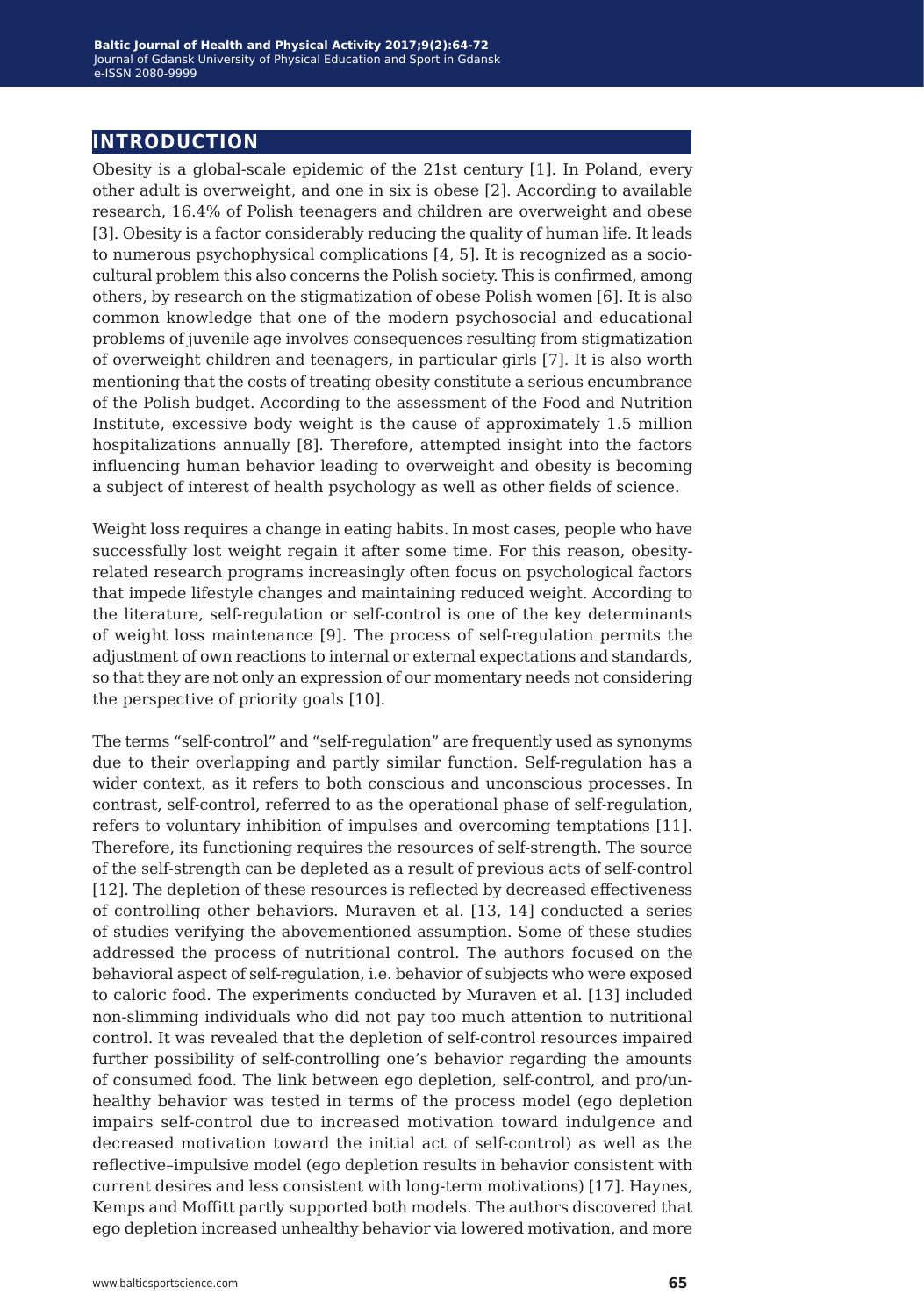importantly, they argued that desire may be an appropriate target for reducing unhealthy behavior when self-control resources vary [17].

Basing on assumption of Muraven et al. [13, 14] and Hayes et al. [17], we decided to verify the effect of the depletion on the control of dietary habits in slimming obese individuals who paid much attention to nutritional control.

The aim of this study was to analyze the influence of the depletion of self-control resources in obese individuals on their declared importance of the losing weight objective, i.e. the motivational aspect of nutritional self-regulation. We tested the behavioral sphere, i.e. the real behavior of our participants in response to caloric food stimulation, and the consistency of this behavior with the declared importance of the principal objective. It is not infrequent in real life practice that declarations are inconsistent with true behaviors.

We analyzed if obese subjects taking part in the slimming program, i.e. exposed to conditions excellently promoting nutritional control, are at higher risk of the depletion-related decrease in self-control, or rather their high level of motivation and active practicing proper habits will activate preventive control of temptation.

According to cited literature we formulated the following hypotheses:

H1. Manipulation (depletion of self-control resources) will be reflected by less frequent selection of dietetic food in the experimental group than in the control one.

H2. Upon manipulation (depletion of self-control resources), the experimental group will perceive the objectives related to slimming as less important.

### **material and methods**

The study included 100 obese individuals  $(BMI > 30 \text{ kg/m}^2)$ : 52 women and 48 men aged between 30 and 58 years of age, taking part in a slimming program at the obesity center in Olsztyn, Poland. All participants gave written consent to participate in the study.

The experiment included two equally-sized groups of obese individuals: the experimental group with depleted resources of self-control and the control group. The study groups were randomized.

All participants were examined individually. Initially, we kept the experimental group ignorant of the true objective of the study, informing them that they participate in an experiment determining the influence of unpleasant stimulation on performing and repeating various tasks. In contrast, the controls were told that they take part in an experiment analyzing the influence of time on performing and repeating various tasks. Each participant was assigned a number used for encoding procedure and identification during repeated measurement of dependent variables.

In the beginning all participants were asked to assess the importance of the following goals: 1. Improvement of body shape and 2. Loss of excess weight.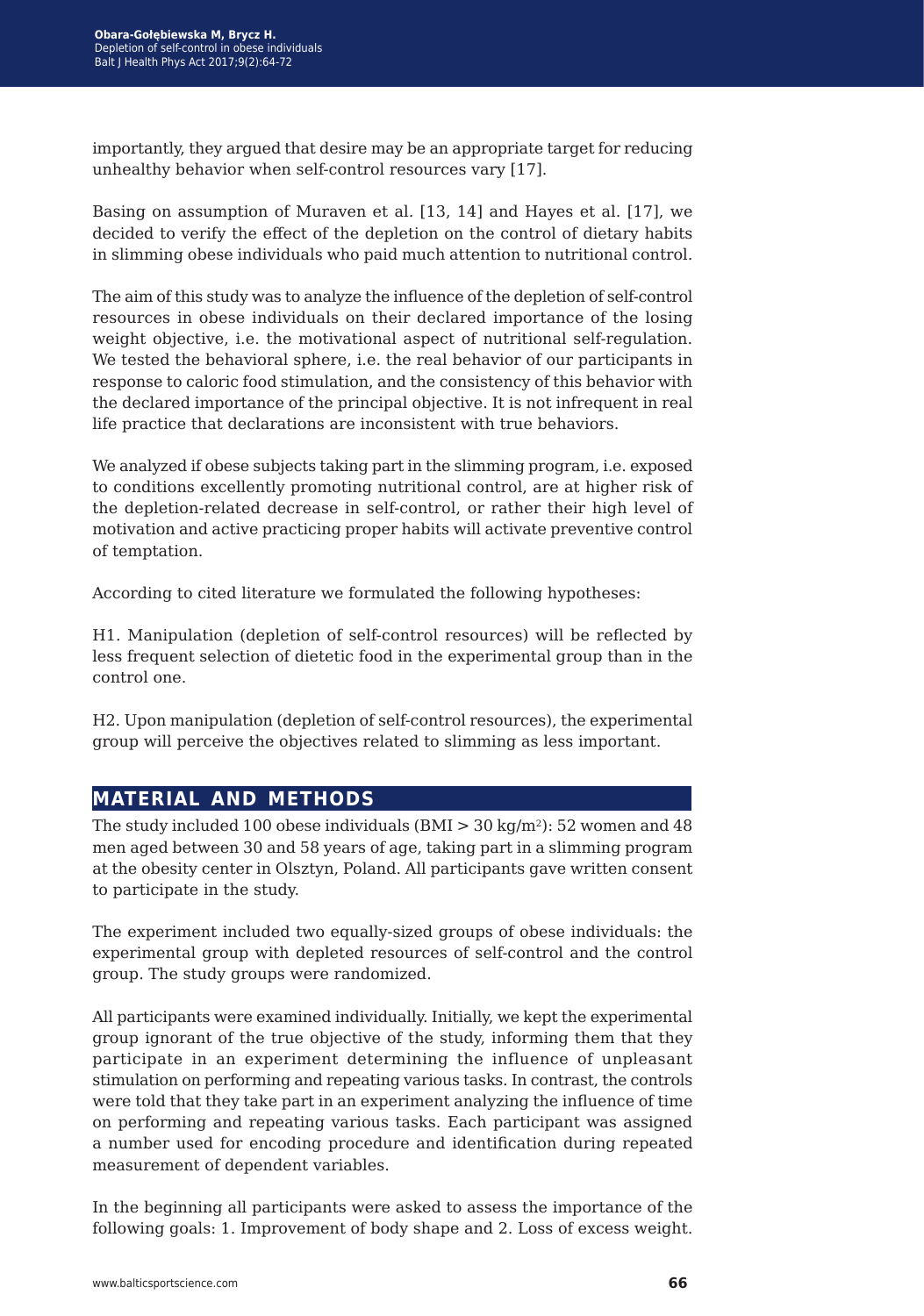The goals were evaluated on a 7-point Likert scale.

The next stage of the study took place 12 days following the initial examination. We decided that the 12-day period seemed long enough for subjects to forget their previous goal's estimations, as we wanted to measure the importance of these "slimming" goals another time during the second session. Participants from the experimental group were subjected to manipulation aimed at the depletion of their self-control resources. The experiment followed the procedure of cold-water test proposed by Muraven et al. [13]. The subjects were asked to hold one hand in a container with cold-iced water as long as possible. As this task was unpleasant, the participants' natural reaction was to withdraw the hand as soon as possible. However, they had to inhibit this natural reaction with their mechanisms of self-control. We allowed participants to keep their hand in cold water as long as they were able to. There was no time pressure.

The controls (recruited from amongst individuals with BMI  $>$  30 kg/m<sup>2</sup>, treated at the obesity center in Olsztyn) were not subjected to any manipulation.

Subsequently, the participants performed another task. The experimental group and the control group rated their goals 1. Improvement of body shape and 2. Loss of excess weight, as previously on 7-point Likert's scale. Subjects from the experimental group completed their goals immediately after the manipulation. The controls completed their goals the same day as the experimental group as it cannot be excluded that participation in the slimming program itself is sufficient for the resource depletion in obese individuals.

After all subjects completed their forms, everyone was informed that there was a food reward for their participation, and that they could choose one item from the list of 6: chocolate, apple, carrots, cake, grapefruit or chips. The participants indicated their reward choice by writing down what they wished to receive on a piece of paper. Subsequently, the subjects were informed that they will only receive low calorie rewards, namely apple, carrots or grapefruit, and were briefed about the true nature of the experiment.

After completing the experiment, the participants were thanked and fully briefed.

## **results**

#### **verification of hypothesis 1**

According to Hypothesis 1, manipulation (depletion of self-control resources) should be reflected by less frequent selection of dietetic food in the experimental group than in the controls (behavioral measure). The analysis of variance, design: 2 group x 2 gender x 2 age (young vs. older), revealed:

no gender effect  $(F < 1)$ ,

no age effect  $(F < 1)$ ,

a trend toward effect of the group:  $F(1, 96) = 3.39$ ,  $p = 0.069$ , Eta<sup>2</sup> = 0.034,  $M$ (experimental) = 1.66,  $M$ (control) = 1.82, t(98) = 1.84, p = 0.060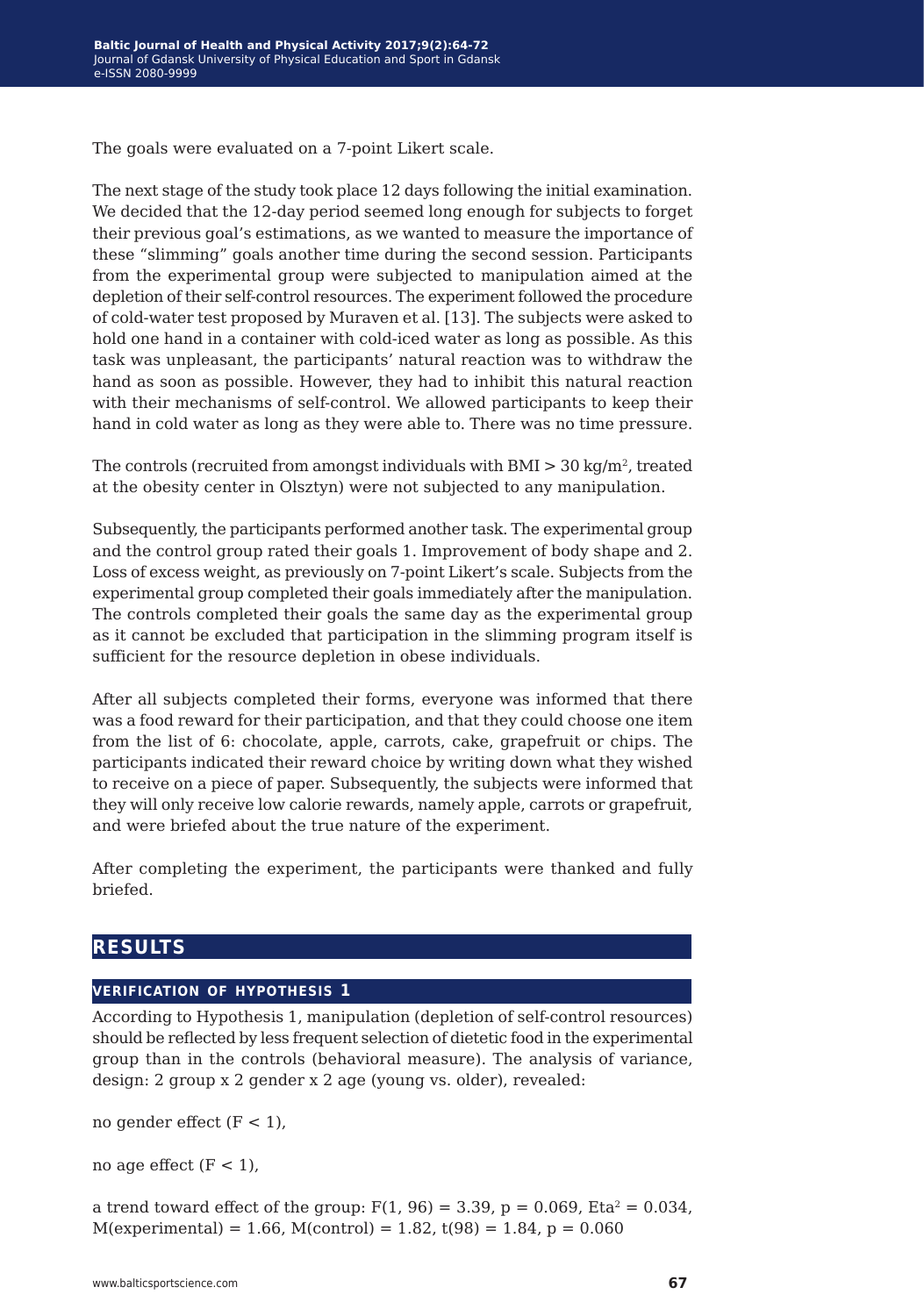These results confirmed our hypothesis at a threshold of statistical significance. Indeed, individuals subjected to manipulation – resource depletion – selected dietetic refreshments less frequently.



Fig. 1. Effect of group on the frequency of choosing dietetic food by obese individuals from two groups:  $F(1, 96) = 3.39$ ,  $p = 0.069$ 

#### **verification of hypothesis 2**

Hypothesis 2 stated that upon manipulation (depletion of self-control resources), the experimental group will perceive the objectives related to slimming as less important. The hypothesis was verified using repeated measures analysis of variance for between and within factors design.

In the case of the "Improvement of one's silhouette" objective for between groups design we revealed:

no gender effect:  $F < 1$ ;

no age effect  $(F < 1)$ ;

significant effect of the manipulation (before, after):  $F(1, 99) = 32.13$ ,  $p < 0.001$ ,  $Eta<sup>2</sup> = 0.25$ , which supports the significance of manipulation (manipulation check);

Moreover, we ran repeated measures analysis of variance separately for the experimental group  $F(1, 49) = 60.167$ ,  $p < 0.001$ , and the control group:  $F(1, 49) = 60.167$ ,  $p < 0.001$ , and the control group:  $49$ ) = 0.089, n.s. (within design). The latter result indicates that participants enrolled in the experimental group assessed differently the importance of the goal "Improvement of one's silhouette" in contrast to the control group:

experimental group: (t for dependent measures):  $M/before = 6.12 SD = 0.659$ vs. M/after =  $5.30$  SD =  $0.677$ ,  $t(49)$  =  $7.757$ ,  $p < 0.001$ ;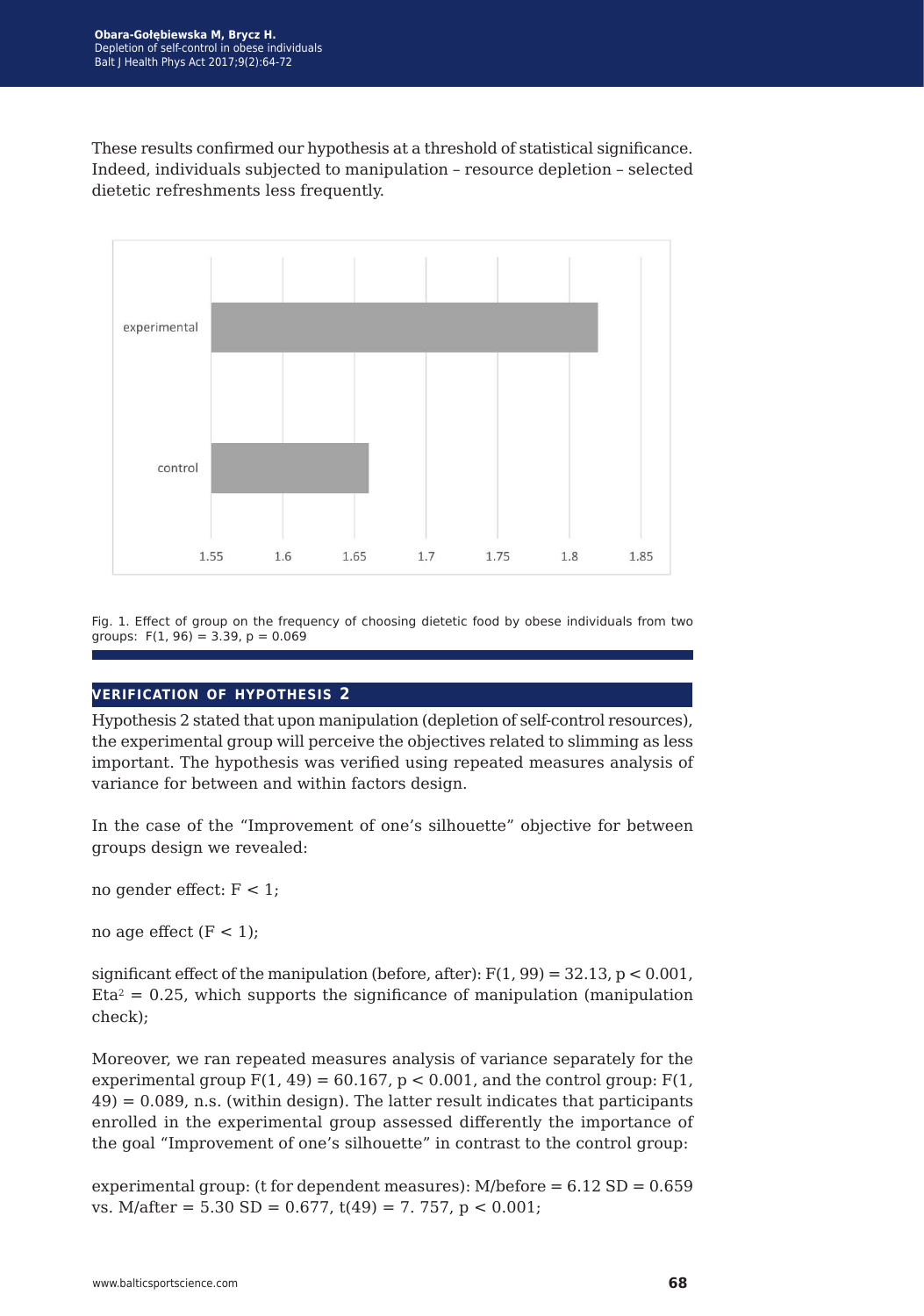control group (t for dependent measures) M/before  $= 6.20$  SD  $= 0.638$  vs.  $M = 6.16$ ,  $SD = 0.661$ ,  $t(49) = 0.299$ ,  $p = 0.766$ ;

All of the above results were supported via repeated analysis of variance: factor 1 (within analysis of variance):  $F(1, 98) = 45.066$ ,  $p < 0.001$ ; factor 1 x group (ego depletion vs. lack of depletion) – between analysis of variance: interaction:  $F(1, 98) = 40.876$ ,  $p < 0.001$ .



Fig. 2. Effect of manipulation – depletion of resources in the experimental group on the importance of the objective: Improvement of one's silhouette

In the case of the Losing excessive kilograms objective we ran analysis of variance for between and within factors design. We observed:

no gender effect:  $F < 1$ ;

no age effect  $(F < 1)$ ;

significant effect of manipulation (before, after):  $F(1, 99) = 32.14$ ,  $p < 0.001$ ,  $Eta<sup>2</sup> = 0.25$ , which supports the significance of manipulation (manipulation) check). Manipulation exerted the expected effect also in the case of the second objective and thus it can be concluded that our hypothesis was confirmed.

Moreover, we ran repeated measures analysis of variance separately for the experimental group  $F(1, 49) = 50.544$ ,  $p < 0.001$ , and the control group:  $F(1, 49) = 0.00$ , n.s. (within design). The latter results indicate that participants enrolled in experimental group assessed differently the importance of the goal "Losing excessive kilograms" in contrast to the control group:

experimental group: (t for dependent measures):  $M/before = 6.20 SD = 0.670$ vs. M/after =  $5.24$  SD = 0.686, t(49) = 7.716, p < 0.001

control group (t for dependent measures) M/before  $= 6.18$  SD  $= 0.595$  vs.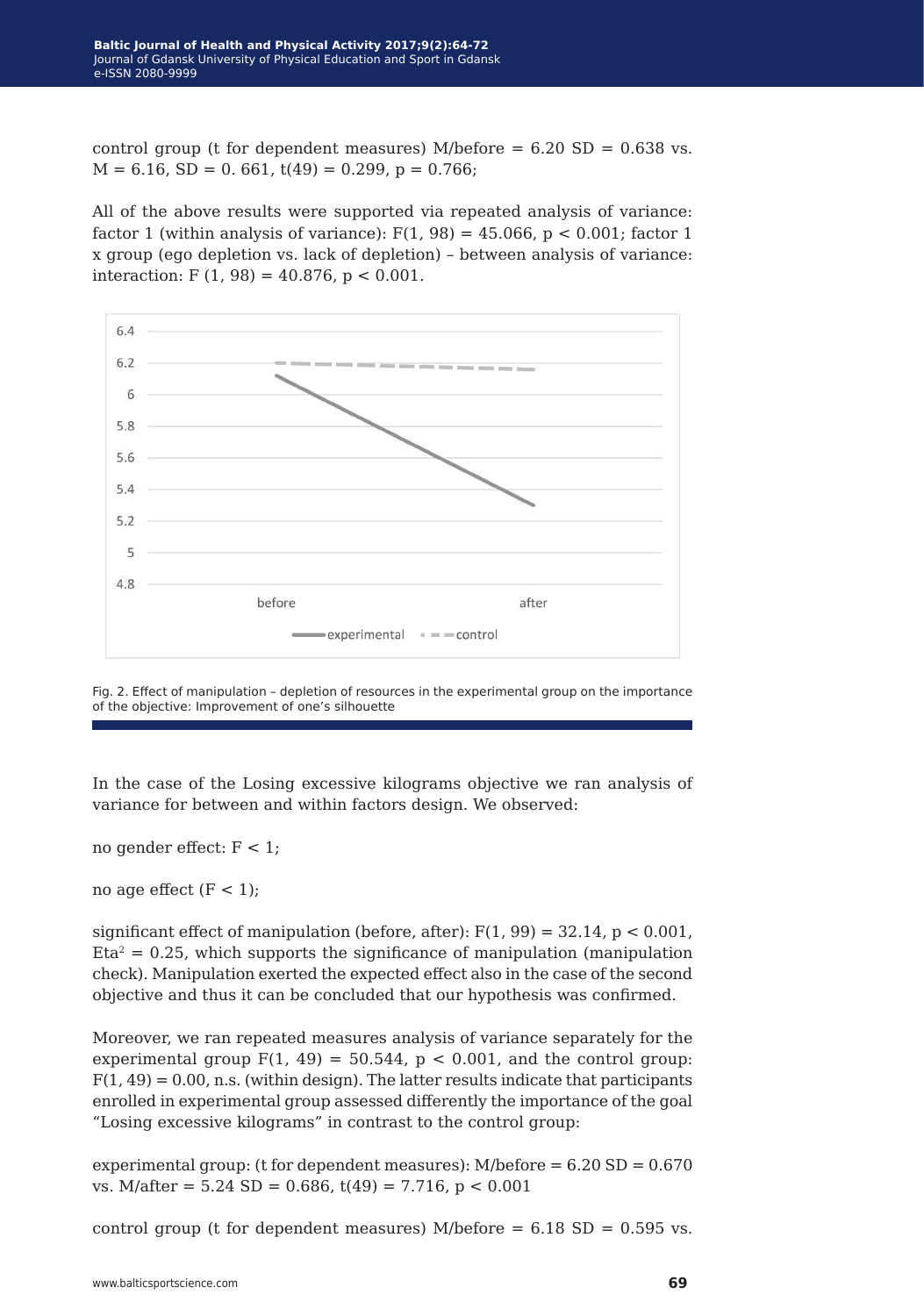$M = 6.18$ ,  $SD = 0.595$ ,  $t(49) = 0.00$ ,  $p = 1.00$ .

All of the above results were supported via repeated analysis of variance: factor 1 (within analysis of variance):  $F(1, 98) = 47.119$ ,  $p < 0.001$ ; factor 1 x group (ego depletion vs. lack of depletion) – between analysis of variance: interaction:  $F(1, 98) = 47.116$ ,  $p < 0.001$ .



Fig. 3. Effect of manipulation – depletion of resources in the experimental group on the importance of the objective: "Losing excessive kilograms"

## **discussion**

The aim of our experiment was to analyze the influence of manipulation related to the depletion of self-control resources on the level of surrendering to the temptation of caloric food, i.e. the behavioral aspect of self-regulation. We referred the participants' behavior related to the control of nutritional habits to their declared motivation to slim. According to theoretical background and many experiments dealing with the problem in question, the depletion of resources should decrease the level of self-control required for other behaviors, among them the control of dietary habits [13, 15, 16]. However, previously reported experiments on the self-control of nutrition revealed that a high level of motivation, involvement in the process of losing weight along with active learning and practicing proper dietary habits are reflected by the development of intrinsic, resistant to depletion self-control, which protects against the risks related to caloric food [18, 19, 20, 21]. Therefore, we assumed that verifying the effect of resource depletion is important in such an experimental group, and our findings do not necessarily have to be consistent with the results of previous studies dealing with the problem in question [13, 15, 16]. According to our first hypothesis, as a result of the manipulation individuals from the experimental group should choose dietetic food less frequently than the controls. In turn, our second hypothesis focused on the motivational sphere of losing weight and stated that manipulation will be reflected by decreased importance of this objective. Our study confirmed both these assumptions as the declarative and executive spheres proved consistent. This supports the hypothesis according to which the depletion of self-control resources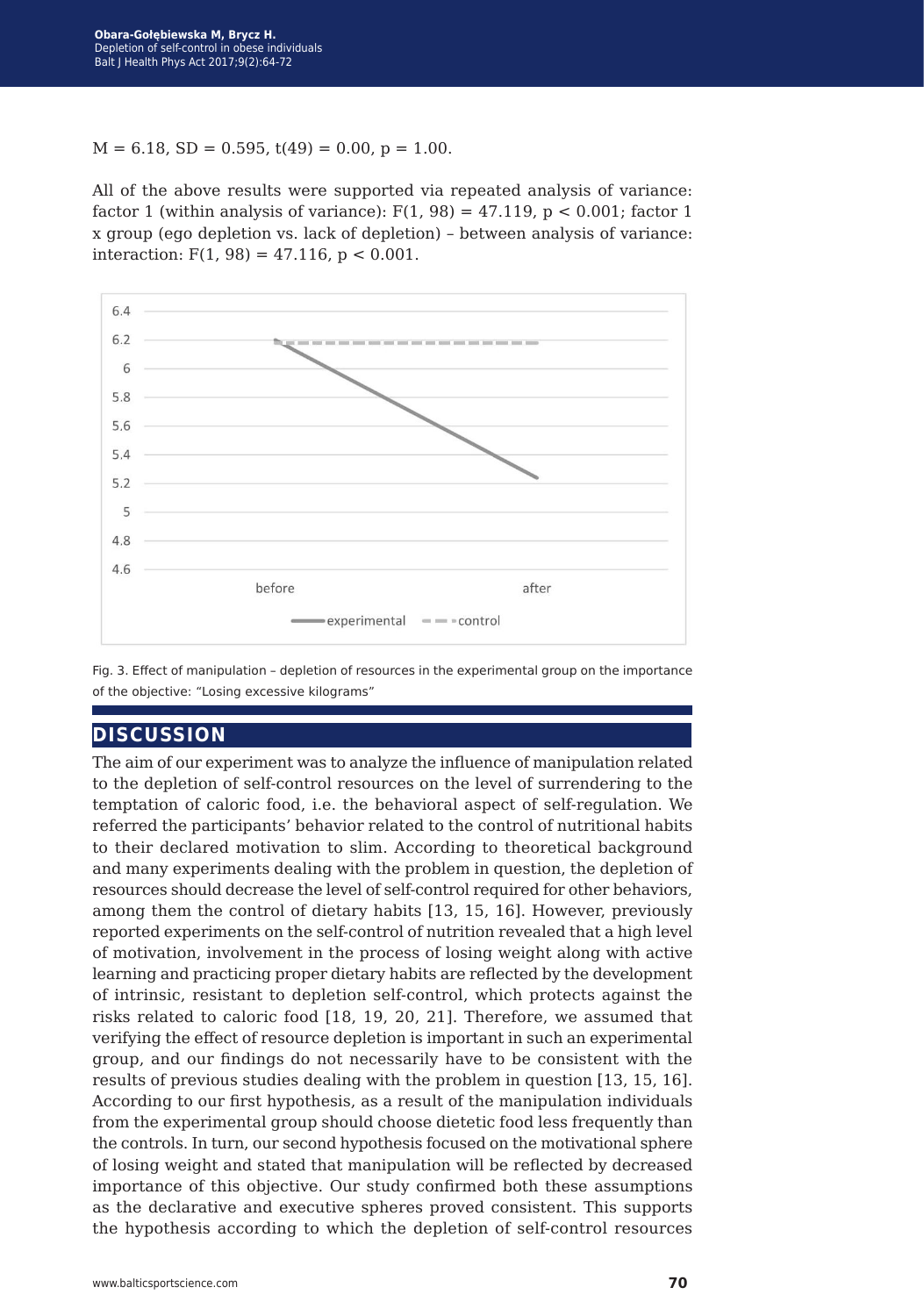constitutes the factor which significantly endangers the effective execution of the slimming process, despite a high level of motivation and actively practicing new, proper nutritional habits.

However, there are some limitations to the present study that should inform future work. Future research on that subject could be improved by introducing slimming obese individuals not participating in a weight-loss program as well as participants with proper weight to the experiment. Also it could be interesting to recognize which factors contribute to development of obesity in participants in the context of individual differences.

### **conclusions**

Individuals who managed to reduce their body weight very often "get back" the lost kilograms. This situation is not unique for persons for whom the new style of life was too serious modification, unacceptable in a longer perspective. Conversely, not infrequently this pertains to obese subjects who excellently adapted to new, proper habits, and considered them a natural component of their life. They are convinced of their strong will, and believe that they permanently satisfy their principal objectives. As a result, they expose their balanced nutritional self-regulation to situations that can lead to its repeated deregulation. This occurs when we ignore the necessity of implementing proper preventive strategies during exposure to stress, intensively inhibit our natural responses in order to adjust them to social standards, or are fatigued and deficient of our self-control resources. In turn, proper preventive strategies include having regular meals protecting us against severe hunger which cannot be controlled by depleted self-control resources [22, 23]. Our study unambiguously revealed that a high level of motivation, involvement, and actively practicing dietary habits are insufficient to protect one against the temptation of caloric food in states of severe depletion. Our experiment confirmed the depletion of resources reduces the beneficial effects of goal implementation. Therefore, individuals with excessive body weight should be aware that the intact resources of self-control constitute the basis for the effective process of slimming. The results of the above study constitute important theoretical inputs, and they could contribute to the effectiveness of psychological interventions in obesity treatment.

#### **references**

- [1] Imes C, Burke LE. Health and community systems, University of Pittsburgh School of Nursing, Pittsburgh, PA 15261. The obesity epidemic: The United States as a cautionary tale for the rest of the world. Current Epidemiology Reports. 2014;1(2):82-88.
- [2] GUS (Central Statistical Office), Health Condition of Polish Population in 2009, 2011, www.stat.gov. pl/cps/rde/xbcr/gus/PUBL\_ZO\_stan\_zdrowia\_2009.pdf, Warszawa 2011. accessed on: 10.11.2015.
- [3] Kulaga Z, Litwin M, Tkaczyk M, et al. The height-, weight-, and BMI-for-age of Polish school-aged children and adolescents relative to international and local growth references. BMC Public Health. 2010;10:109-120.
- [4] Wang J, Freire D, Knable L, et al. Childhood and adolescent obesity and long-term cognitive consequences during aging. J Comp Neurol. 2015;523(5):757-768.
- [5] Pietrucha AZ, Stryjewski PJ, El-Massri N, et al. The influence of obesity on progression of coronary arteriosclerosis and clinical course after ST elevation acute myocardial infarction treated with primary coronary interventions. Adv Med Sci. 2011;56(2):241-248.
- [6] Obara-Golebiowska M, Przybylowicz KE. Employment discrimination against obese women in Poland: A focus study involving patients of an obesity management clinic. Iran J Public Health. 2014;43(5):1-2.
- [7] Mustillo SA, Budd K, Hendrix K. Obesity, labeling, and psychological distress in late-childhood and adolescent black and white girls: The distal effects of stigma. Soc Psychol Quarterly. 2013;76(3):268- 289. Doi:10.1177/0190272513495883